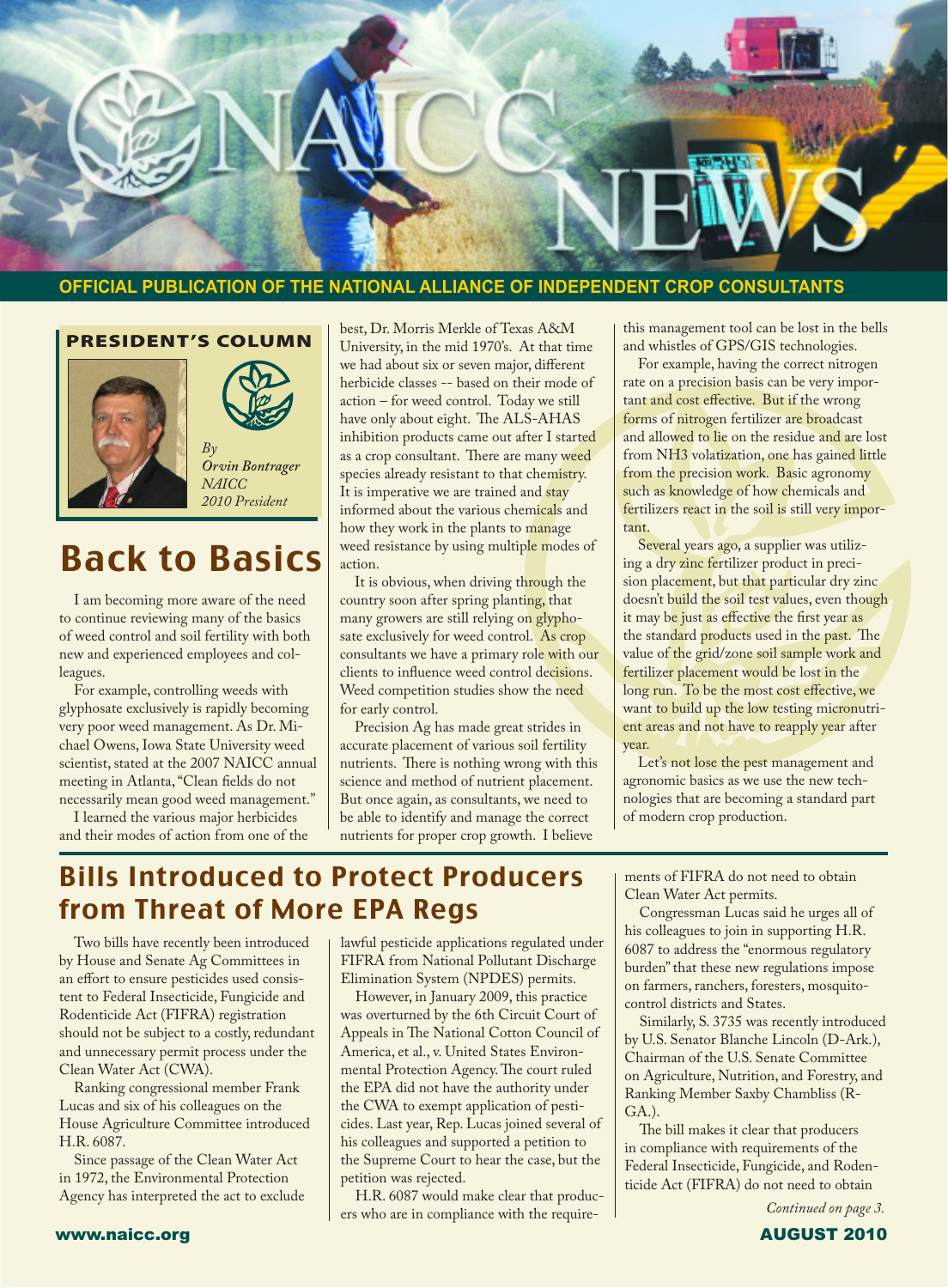## **NAICC's Upcoming Meeting "Where the West Begins"** *See you in Fort Worth in January!*

 This year's NAICC meeting will long be memorable, in part due to its setting -- Fort Worth,Texas -- steeped in western heritage and unrivaled artistic offerings. A city that started as an army outpost is now a sophisticated, cultural destination which offers something for everyone, from the sports aficionado to the arts lover.

 What's more, you'll find the Fort Worth hosting its legendary Stock Show and Rodeo while we're in town! The event, which runs January 14 – February 5, draws world leading livestock and cowboys, along with plenty of good old fashioned fair food and fun.

#### *What else will you find in Fort Worth?*

The city's legendary Stockyards National Historic District begs to be explored, with a twice-daily cattle drive to thrill visitors yearround.Top country music performers play the stage at Billy Bob's Texas, the "World's Largest Honky-Tonk," and live rodeo takes place every weekend at Cowtown Coliseum, home to the world's **original indoor rodeo.** The Coliseum, built in 1907, was completed in just 88 working days!

 In the Stockyards National Historic District, you'll also find the Livestock Exchange Building, which was built in 1902 and is known as "The Wall Street of the West."It was designed to house the many livestock commission companies, telegraph offices, railroad offices and other support businesses of Fort Worth's livestock industry in the early 1900s.

 Downtown you'll find the Heritage Trails, a series of twenty-two bronze sidewalk markers, concentrated on Main Street from Heritage Park to the Fort Worth Water Gardens.These markers tell the story of Fort Worth's history, people, places and events.

Want to see how the cattle barons lived? Visit Thistle Hill, which, built in 1903, is one of the Southwest's best preserved Georgian Revival Mansions. Or check out the Ball-Eddelman-McFarland House, built in 1899, a premier example of Queen Annestyle Victorian architecture.

 If shopping and dining are your thing, you'll find plenty of options in the 35-block Sundance Square. This entertainment district located across from the Renaissance Worthington Hotel is home to a collection of restaurants, live music clubs, theatres, shops, exciting nightlife and the beautiful Bass Performance Hall. Looking for a true Texas souvenir? Shopping for handcrafted cowboy boots, hats, clothing and souvenirs is abundant in the Stockyards.

 If its museums and arts that you're after, you'll have plenty of options in Fort Worth.The Fort Worth Cultural District is home to five wonderful museums in a relaxing, park-like setting. Check the calendar at the Bass Performance Hall, as Fort Worth takes pride in delivering a wide array of celebrated performances, from ballet to live theater, symphony to opera and local performing arts groups.

 Looking for a sportier option? With 230+ days of sunshine a year, Fort Worth is a paradise for sports and outdoor recreation. You'll find NASCAR and IndyCar at Texas Motor Speedway, football at the new Cowboys Stadium and major league baseball just next door at the Rangers Ballpark.

 Fort Worth may be the only city in the world where you can catch a competitive rodeo year-round and the whole town goes purple when Texas Christian University's on a winning streak.

 The city also offers great weather for golf, and the climate keeps the links lush year-round. Runners, walkers, and bikers will love Fort Worth's parks, especially

the greenbelt along the Trinity River, and its trails weaving in and out of scenic areas throughout the city. And the top-ranked Fort Worth Zoo is always a hit.

 When the sun goes down, Fort Worth really comes alive. Downtown, Sundance Square provides sidewalks filled with people on the town, enjoying the many Fort Worth nightlife op-



portunities such as nightclubs, restaurants, movies, and live theaters. Up north in the Stockyards, there's always plenty of fun brewing in the Western-style saloons. From roadhouses to refined concert halls, you'll find Fort Worth delivers plenty of entertainment in the form of national and local musical acts.

 So what are you waiting for? Pack your boots and get your reservations ready for a truly western Annual Meeting experience. Visit www.naicc.org for details on meeting and hotel registration. For more information on the Fort Worth Stock Show and Rodeo, visit www.fwssr.com, and www. fortworth.com for more insight on Fort Worth's events, restaurants, shopping and attractions. See you there! *Join Us In Fort Worth!* 2011 NAICC Annual Meeting January 19-22, 2010 The Worthington Renaissance 200 Main Street Fort Worth, Texas 76102 Phone: 817-870-1000 https://www.marriott.com/hotels/travel/ dfwdt-the-worthington-renaissance-fortworth-hotel/

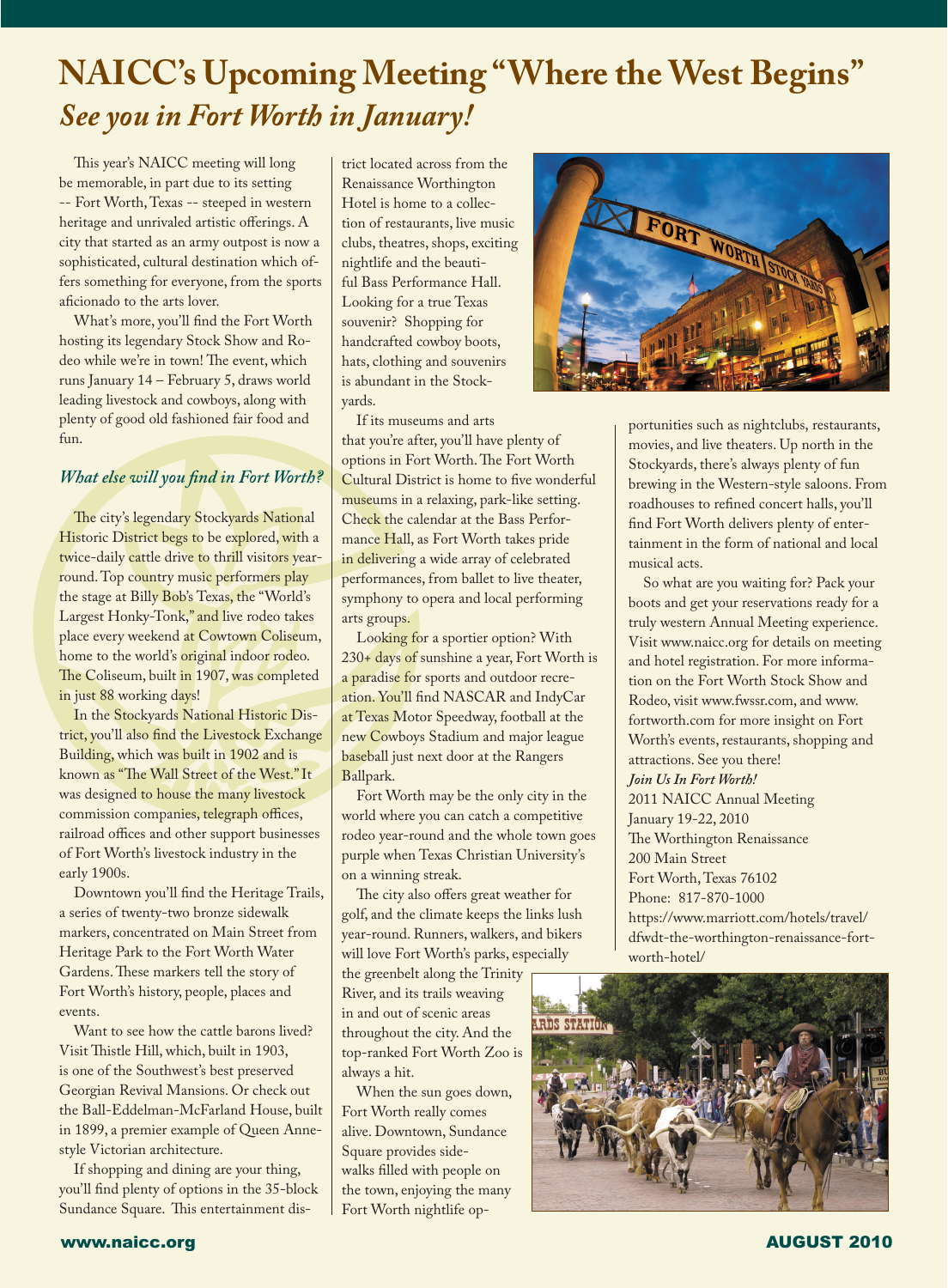Clean Water Act permits.The bill will protect public health and safeguard the environment by ensuring that producers are in strict compliance with FIFRA while simultaneously eliminating duplicative regulatory obligations that would be imposed if Clean Water Act permits are required.

 During the more than 35 years since the enactment of the Clean Water Act, the Environmental Protection Agency has never required a Clean Water Act permit for the application of FIFRA-registered farm chemicals. The FIFRA Paperwork

Reduction Act will prevent EPA from doing so in the future. *Continued from page 1.* | Reduction Act will prevent EPA from do- | Rodenticide Act (FIFRA) does not trigger

> With regard to S. 3735, American Farm Bureau Federation President Bob Stallman said,"American Farm Bureau Federation strongly supports legislation introduced today by Senators Lincoln and Chambliss to remedy the harmful effects of a court decision that puts farmers at risk of unnecessary and burdensome regulation. This legislation does nothing more than clarify what has been the situation for nearly 40 years – that lawful application of pesticides under the Federal Insecticide, Fungicide and

regulatory requirements in other programs.

 "Congress must step up and take action to clarify the questions raised by a flawed court ruling that, if left to stand, will have ramifications for farmers and ranchers around the country. Farmers know the label on each chemical they use is the law of the land and that they must use chemicals properly. Having additional regulations and bureaucratic red tape will not improve food safety or the environment.We commend the senators for their leadership on this important issue."

### **Help us Honor Our Members!**  *Send in Your COTY Nominations*

 BASF generously helps us honor three exemplary leaders within our industry each year through the Consultant of the Year Award (COTY ). And to do so we need your help. Send in your nominations for individuals who have gone the extra mile to deliver service, set examples for upcoming consultants, support their community and more. You may nominate yourself!

 You'll find a nomination form below or at http://www.naicc. org/join/Coty.pdf; please submit it to the NAICC headquarters by October 29, 2010.

 The Marketing Committee will then select the 2010 COTY winners, and they will be honored at the Annual Meeting in Fort Worth.Winners will be rewarded with plaques and special recognition during the NAICC President's Lunch and Awards Ceremony (held in conjunction with the NAICC Annual Meeting).The winners will also receive editorial recognition in Ag Professional magazine and in NAICC News.

## Find Us **On** Facebook!



 Friends, neighbors, schools, libraries and more have gravitated toward Facebook. Let's face it; it's one more way to connect, from near or far. So it makes every bit of sense that NAICC has joined the Facebook community; we want to take advantage of the networking and information-sharing opportunities it affords our members. Next time you log onto Facebook, become a FAN of NAICC. Take a minute to find us and use this online community to help your business flourish! 

# **QA Corner**

#### **EPA ALERT! Test Substance Storage Temperature Limits Exceeded**

#### *By Dr Stu Mertz, QA Representative on NAICC Newsletter Committee, & President, PEAK Quality Consulting, Inc, Cary, NC*

At the NAICC Networking Dinner Jan 22, 2010, I "interviewed" Frances Liem and Mark Lehr for additional items to report in this Newsletter. First,I was curious why F. Liem had not given any "Alerts"(e.g., like those at the 2009 NAICC meeting) during her talk "EPA Regulatory Update – EPA Inspections, Findings, Etc." She did not think "Alerts"were appropriate for the Researcher Session; whereas, in prior years she provided "Alerts" during a QA Session. It is recommended that the 2011 Program Committee seek EPA "Alert-like" guidance as appropriate anywhere during the program; it is very valuable information to both Researchers and QAs alike.

Secondly I inquired if there were any items EPA would like to "alert" QAU's and Researchers to. Mark Lehr stated that during the past couple of years, he had three instances in which the Test Substance Storage temperature went above the maximum storage temperature on the "label." The affect on study integrity was not addressed in the study records. This was written up each time by EPA. In a future Newsletter, discussions with EPA investigators on labeling of surfactants and of a missing expiration date on test substance will be reported.